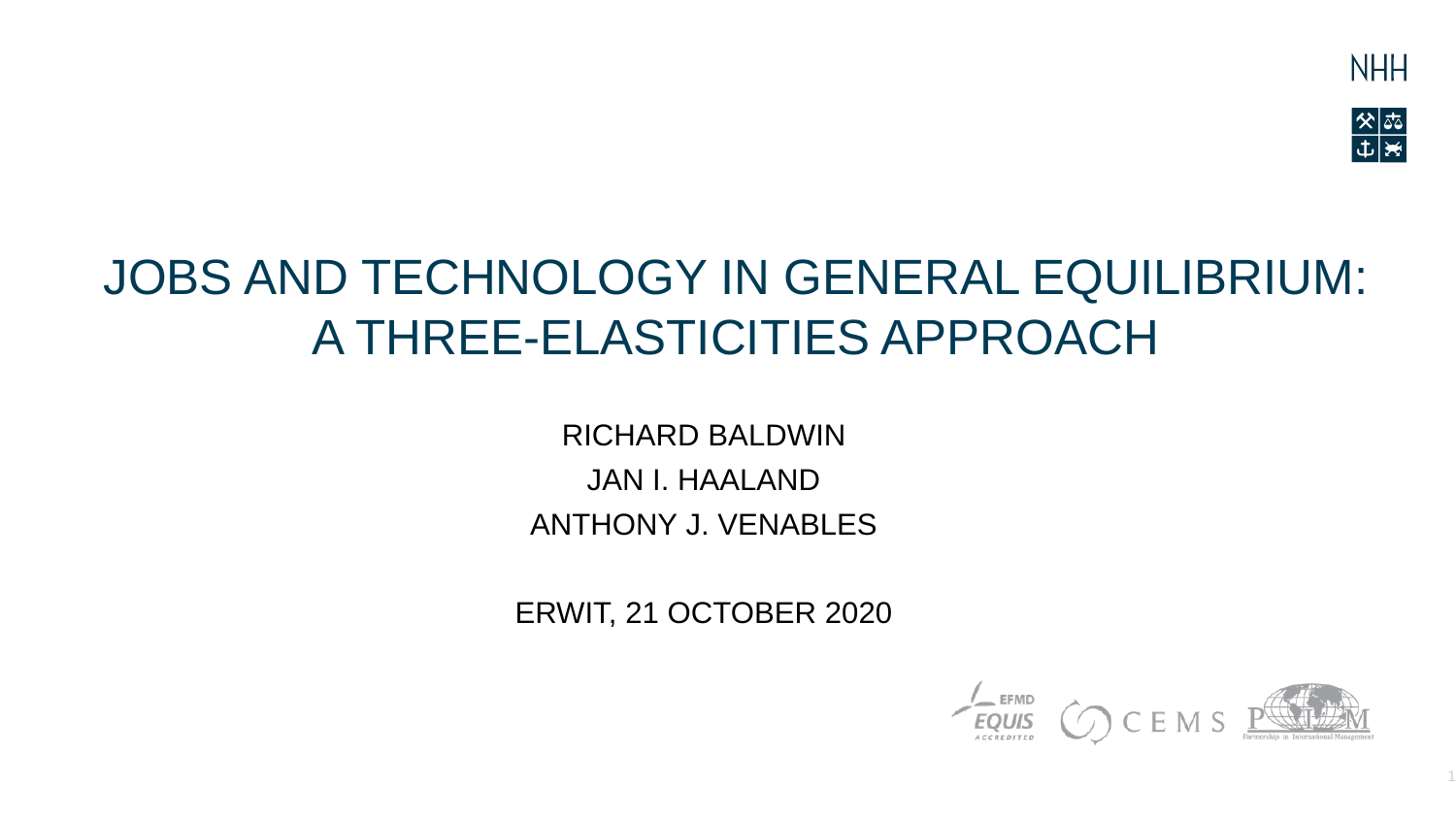



# Background and purpose

#### **Background**

- $\triangleright$  Much research has been done on the links between technology and jobs, mostly empirical, but also theoretical contributions.
- $\triangleright$  The theoretical framework has most often
	- $\checkmark$  Been partial equilibrium or multi-sector models with limited GE feedback effects;
	- ✓ Focussed on trade-offs between job-destroying substitution effects and job-creating demand effects within a sector;
	- $\checkmark$  Not captured factor-market interaction between sectors.

The purpose of the paper is to demonstrate that general equilibrium matters

- $\triangleright$  The interaction between the nature of technical shock(s) and the nature of the sector(s) in which they occur determines the labour-market outcomes.
- $\triangleright$  The results may be profoundly different from what a partial equilibrium framework would predict.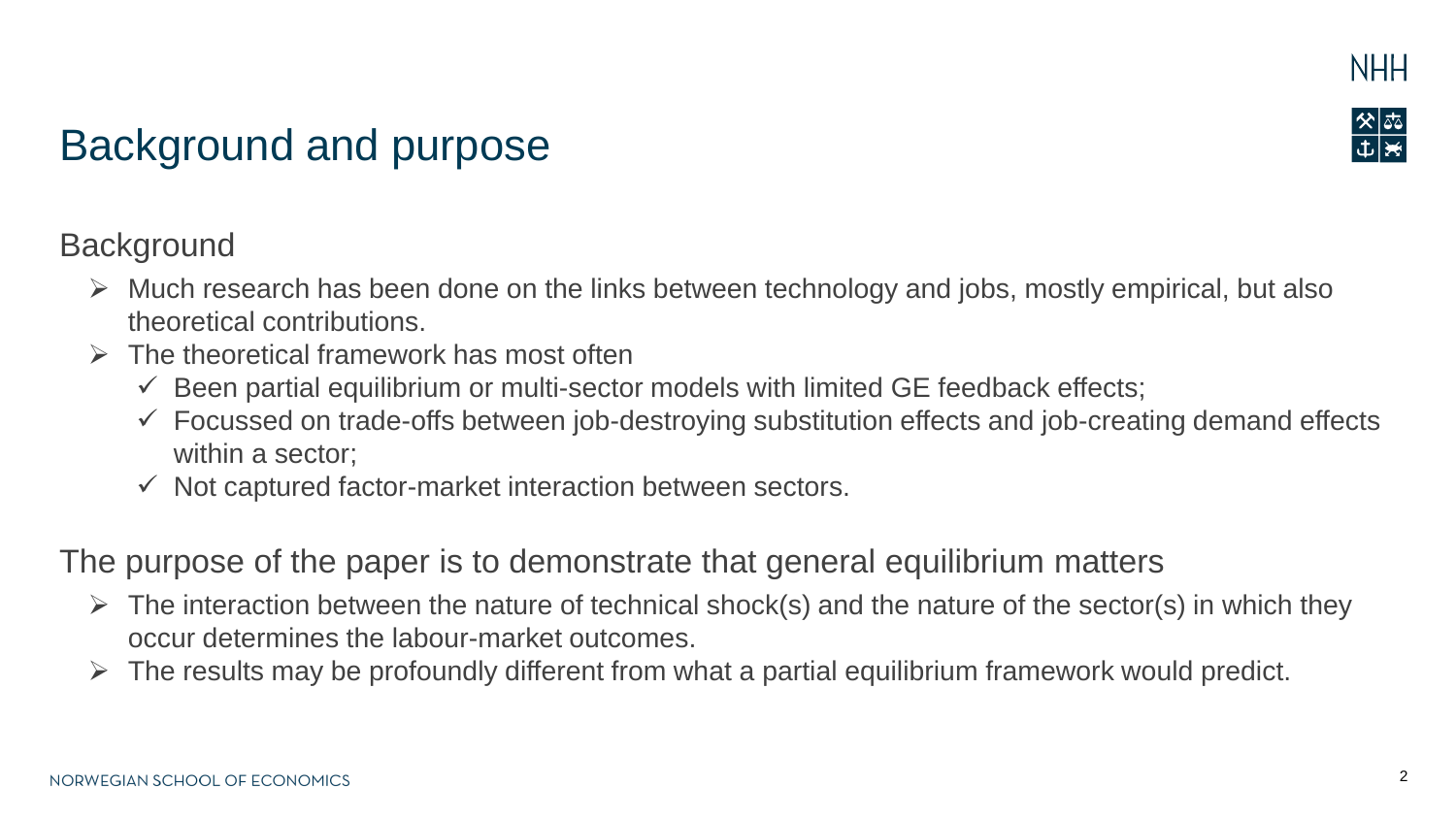

# Preliminaries – one- and two-elasticity approaches

One-sector, two-factor models – one elasticity:

- $\triangleright$  Assume: Factors A and B. Elasticity of substitution  $\sigma$ . Factor augmentation for factor A.
- $\triangleright$  Relative wage effect given by elasticity of substitution alone:
	- $\checkmark$  sign  $(\widehat{w}_A \widehat{w}_B) = sign (\sigma 1)$ , i.e. factor-saving (σ < 1) versus factor-using (σ > 1) effect.
- ➢ A reference: The canonical model of Acemoglu and Autor (2011).

#### Two-sector, two-factor models – two elasticities:

➢ Assume:

- $\checkmark$  Factor A: robots, factor B: labour.
- $\checkmark$  Sectors interact in goods market (demand elasticity  $\varepsilon$ ) and labour market.
- ➢ What happens to wage and employment in sector 1 when robots become more efficient?

$$
\checkmark \, sign\,(\widehat{w}_B) = sign\,(\varepsilon - \sigma)
$$

- $\checkmark$  sign  $(\hat{L}_{B1}) = sign(\varepsilon \sigma)$  (provided the labour supply to sector 1 increases with the wage rate)
- ➢ A reference: Graetz and Michaels (2018).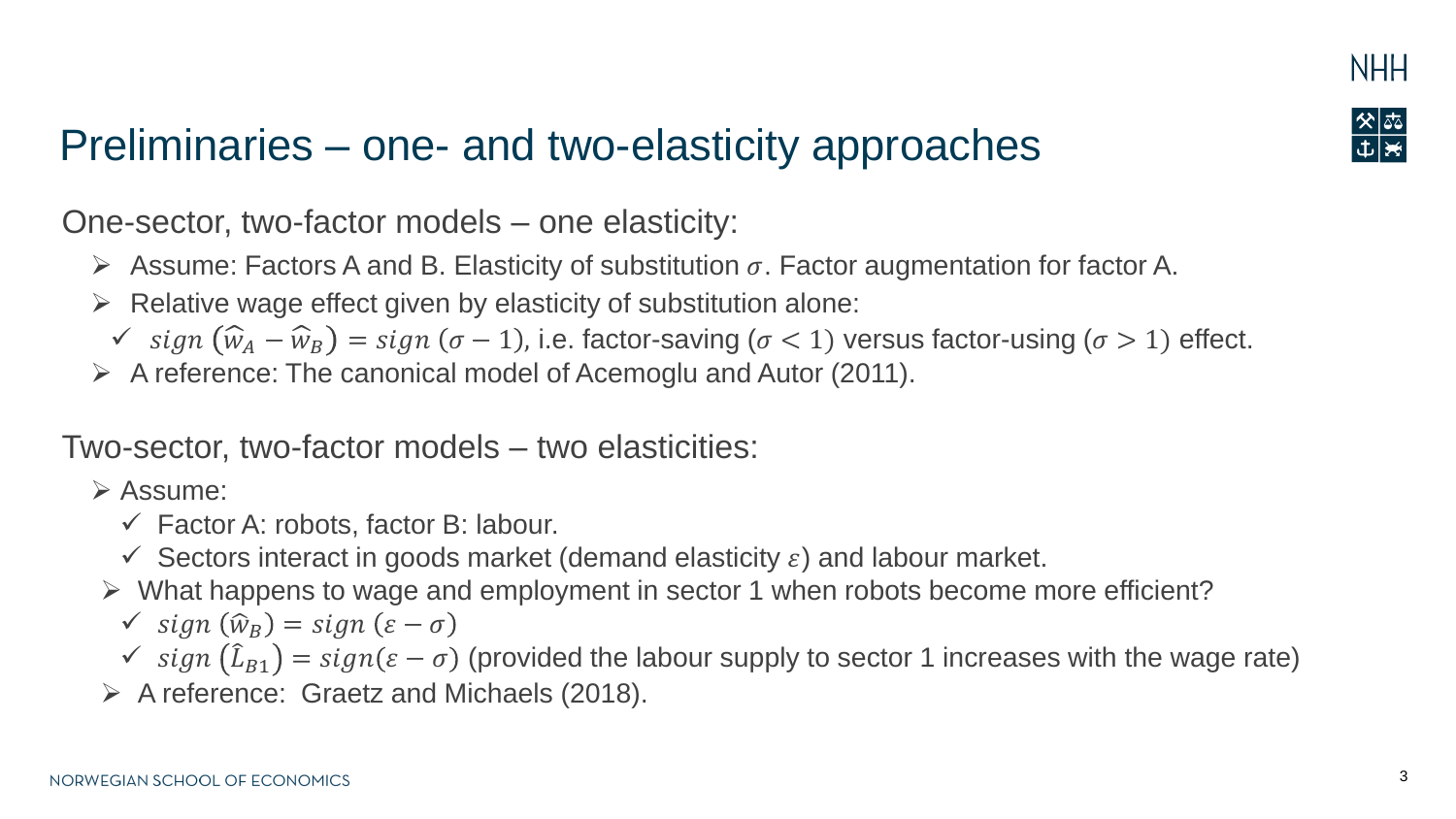

### Related literature

- ➢ Jones (1965 and 2000) studies technical change in a Heckscher-Ohlin model, but models technical progress in a different way from ours, and focusses only on wage effects.
- $\triangleright$  Xu (2000) goes through a catalogue of factor-augmentation cases, focussing on relative wage effects.
- ➢ Haskel and Slaughter (2002) study the effects of skill-biased technical change (SBTC) on skill premia in a model similar to ours. However, they model SBTC as an exogenous increase in the share of skilled labour in the production function.
- ➢ Acemoglu and Restrepo (2018, 2019) model technical progress in a task-based, one-sector framework, where some tasks performed by labour are automated, while new labour-using tasks emerge.
- $\triangleright$  Graetz and Michaels (2018) and Autor and Dorn (2013) model technical progress as a fall in the price of robots/computers, resulting in variants of a 2-elaticity approach.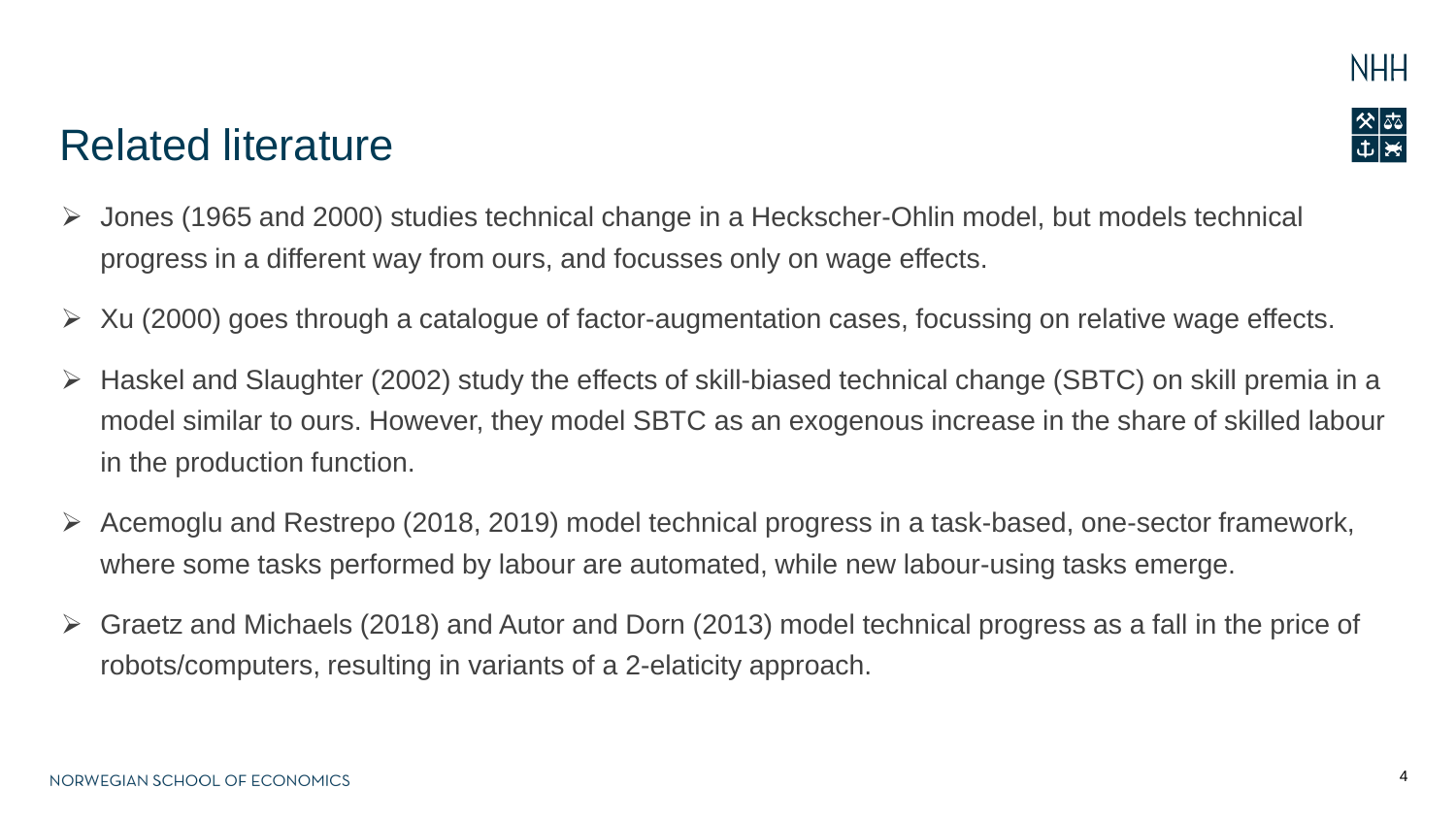### General equilibrium framework

- $\triangleright$  2x2 Heckscher-Ohlin model, with factors  $f = A, B$ , and sectors  $s = 1, 2$ .
- $\triangleright$  Technology enters as factor-augmenting technical change.
- $\triangleright$  Production and unit cost functions given by  $X_s = F_s(\alpha_{As}L_{As}, \alpha_{Bs}L_{Bs})$ ;  $C_s(w_A/\alpha_{As}, w_B/\alpha_{Bs})$
- $\triangleright$  Relative demand given by  $X_1/X_2 = (p_1/p_2)^{-\varepsilon}$
- $\triangleright$  We use hat algebra with the following equilibrium conditions

$$
\hat{p}_s = \omega_s (\hat{w}_A - \hat{\alpha}_{As}) + (1 - \omega_s)(\hat{w}_B - \hat{\alpha}_{Bs}), \qquad s = 1,2
$$
  

$$
\hat{X}_s = \omega_s (\hat{L}_{As} + \hat{\alpha}_{As}) + (1 - \omega_s)(\hat{L}_{Bs} + \hat{\alpha}_{Bs}), \qquad s = 1,2
$$
  

$$
\nu_f \hat{L}_{f1} + (1 - \nu_f)\hat{L}_{f2} = \hat{L}_f = 0, \qquad f = A, B
$$
  

$$
\hat{X}_1 - \hat{X}_2 = -\varepsilon(\hat{p}_1 - \hat{p}_2).
$$

 $\triangleright$  Elasticity of substitution (measured in efficiency units):

$$
\sigma_{s} \equiv -\left[\frac{(\hat{\iota}_{As} + \hat{\alpha}_{As}) - (\hat{\iota}_{Bs} + \hat{\alpha}_{Bs})}{(\hat{w}_{A} - \hat{\alpha}_{As}) - (\hat{w}_{B} - \hat{\alpha}_{Bs})}\right], \qquad s = 1, 2.
$$

 $\triangleright$  To simplify, we assume  $\sigma_1 = \sigma_2 = \sigma$ 

 $\alpha_{fs}$ : efficiency parameter for factor  $f$  in sector  $s$ .

- $\omega_{\rm c}$ : the cost share of factor A in sector s.
- $v_f$ : the share of factor f used in sector 1.



**NHH**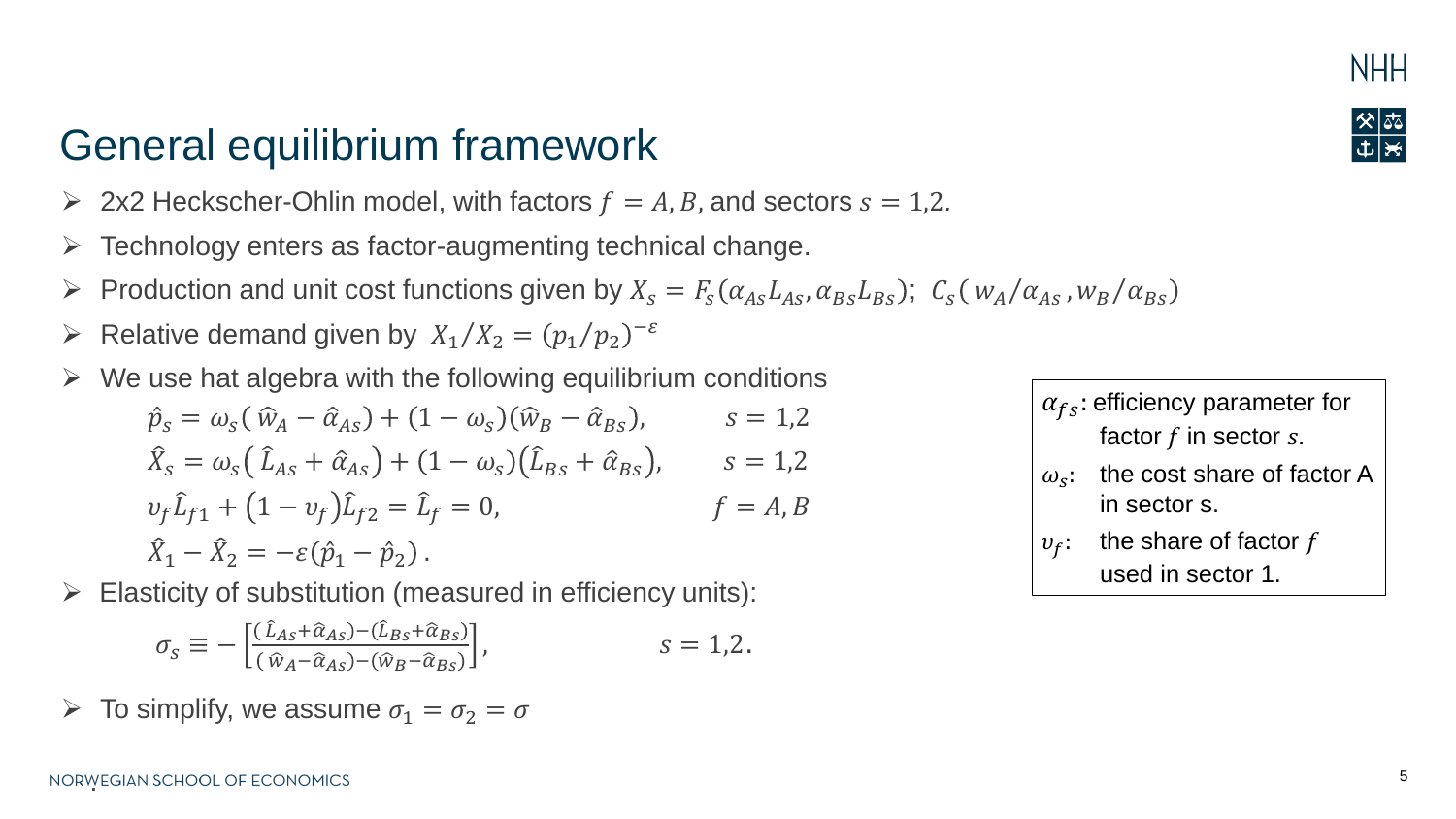



#### We focus on relative effects and define

|                     | <b>Goods</b>                                              | <b>Factors</b>                                                  |  |
|---------------------|-----------------------------------------------------------|-----------------------------------------------------------------|--|
| Relative prices     | $\Delta \hat{p} \equiv \hat{p}_1 - \hat{p}_2$             | $\Delta \widehat{w} \equiv \widehat{w}_A - \widehat{w}_B$       |  |
| Relative quantities | $\Delta \widehat{X} \equiv \widehat{X}_1 - \widehat{X}_2$ | $\Delta \hat{L}_f \equiv \hat{L}_{f1} - \hat{L}_{f2}, f = A, B$ |  |

#### Summary measures of the combined effects of technology parameter changes

|                                | <b>Cost-saving effects</b>                                                     | <b>Factor-saving effects</b>                                                 |
|--------------------------------|--------------------------------------------------------------------------------|------------------------------------------------------------------------------|
| In each sector/factor          | $\hat{\chi}_s = \omega_s \hat{\alpha}_{As} + (1 - \omega_s) \hat{\alpha}_{Bs}$ | $\hat{\lambda}_f \equiv v_f \hat{\alpha}_{f1} + (1 - v_f) \hat{\alpha}_{f2}$ |
| Bias towards sector 1/factor A | $\Delta \hat{\chi} \equiv \hat{\chi}_1 - \hat{\chi}_2$                         | $\Delta\widehat{\lambda} \equiv \widehat{\lambda}_A - \widehat{\lambda}_B$   |

 $\triangleright$  In our analysis, a technical shock is characterised by the sector-bias of cost savings  $(\Delta \hat{\chi})$ and the factor-bias of factor savings  $(\Delta \hat{\lambda})$ .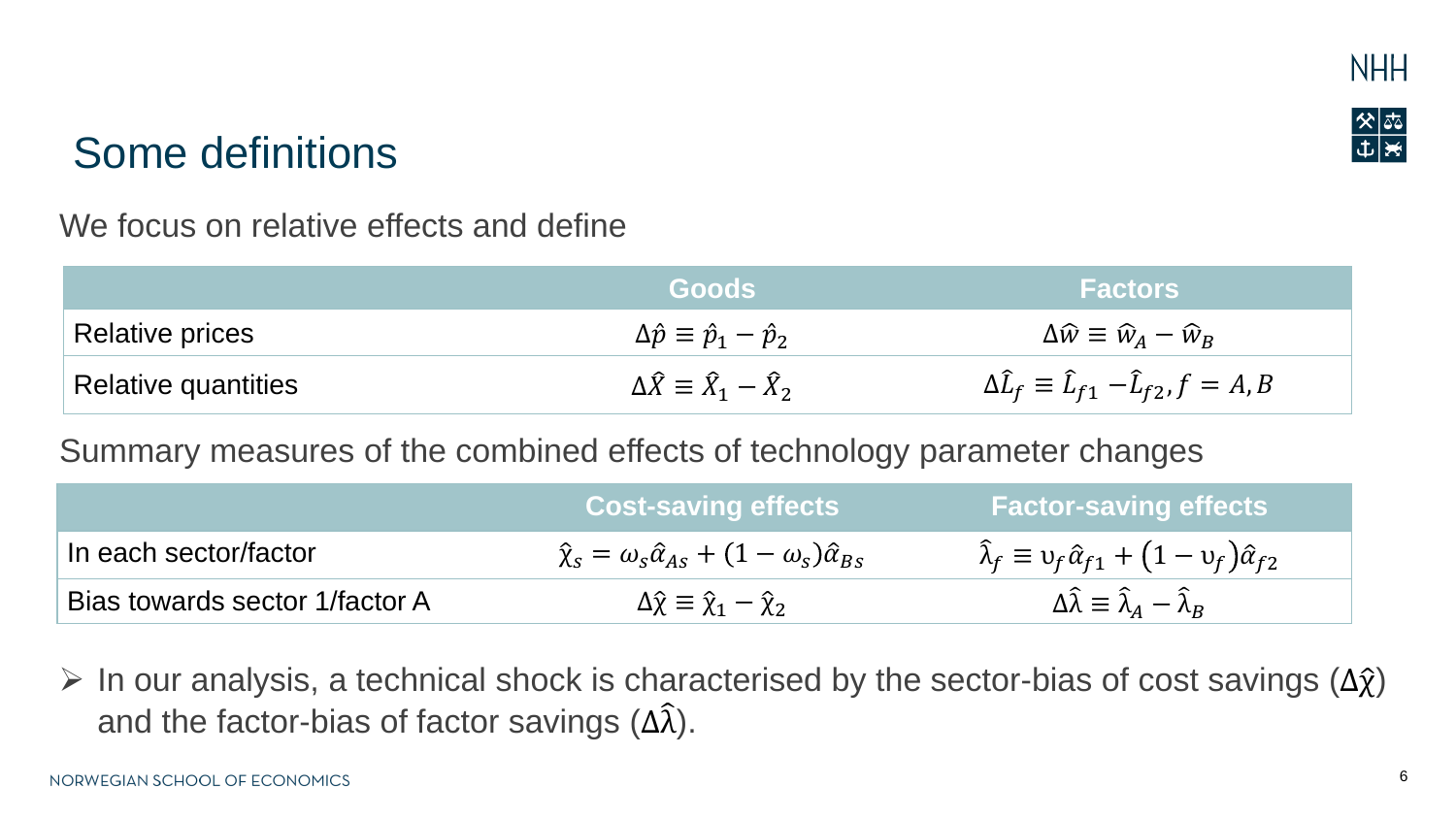

# Key labour market relations; relative wage and employment

 $\begin{array}{|c|c|}\hline \times & \xrightarrow{\circlearrowright} & \xrightarrow{\circlearrowright} & \xrightarrow{\circlearrowright} & \xrightarrow{\circlearrowright} & \xrightarrow{\circlearrowright} & \xrightarrow{\circlearrowright} & \xrightarrow{\circlearrowright} & \xrightarrow{\circlearrowright} & \xrightarrow{\circlearrowright} & \xrightarrow{\circlearrowright} & \xrightarrow{\circlearrowleft} & \xrightarrow{\circlearrowright} & \xrightarrow{\circlearrowleft} & \xrightarrow{\circlearrowright} & \xrightarrow{\circlearrowright} & \xrightarrow{\circlearrowright} & \xrightarrow{\circlearrowright} & \xrightarrow{\circlearrowright} & \xrightarrow{\circlearrowright} & \xrightarrow{\circlearrowright} & \xrightarrow{\$ 

 $\triangleright$  Relative wage effect:

$$
\Delta \widehat{w} = \beta_{SS} \big\{ \Delta \widehat{p} + \Delta \widehat{\chi} \big\}
$$

**Note:** with no tech shock:  $\Delta \widehat{w} = \beta_{SS} \Delta \widehat{p}$ , i.e.standard Stolper-Samuelson (SS)

➢ Relative employment effects:

$$
\Delta \hat{L}_f = \Delta \hat{X} + \sigma \Delta \hat{p} + (\sigma - 1) (\hat{\alpha}_{f1} - \hat{\alpha}_{f2})
$$

where relative production effect is:

 $\Delta \widehat{X} = \beta_{RY} \Delta V + \eta \Delta \hat{p}$ 

**Note:** with endowment shock (no tech shock):  $\Delta \widehat{X} = \beta_{RY} \big( \widehat{L}_A - \widehat{L}_B \big) + \eta \Delta \hat{p}$ , i.e. Rybczynski (RY) Where

- $\beta_{SS} \equiv 1/(\omega_1 \omega_2)$  is the **Stolper-Samuelson** *elasticity* (note:  $|\beta_{ss}| > 1$ )
- $\beta_{RY} \equiv 1/(v_A v_B)$  is the *Rybczynski elasticity* (note:  $|\beta_{\text{RV}}| > 1$ )
- $\Delta V \equiv \Delta \hat{\lambda} + \sigma (\beta_{SS} \Delta \hat{\chi} \Delta \hat{\lambda})$  is the "*relative-factorendowment representation*" of the tech shock.
	- $\checkmark$  direct effect,  $\Delta \hat{\lambda}$ , plus substitution effects,  $\sigma(\beta_{\rm SS}\Delta\hat{\chi}-\Delta\hat{\lambda}).$

 $\checkmark$  equivalent to endowment change,  $(\hat{L}_A - \hat{L}_B)$ .

$$
\eta \equiv \sigma(\beta_{RY}\beta_{SS} - 1) \ge 0
$$
 is the **relative supply**  
**elasticity** (movernent along the production  
possibility frontier).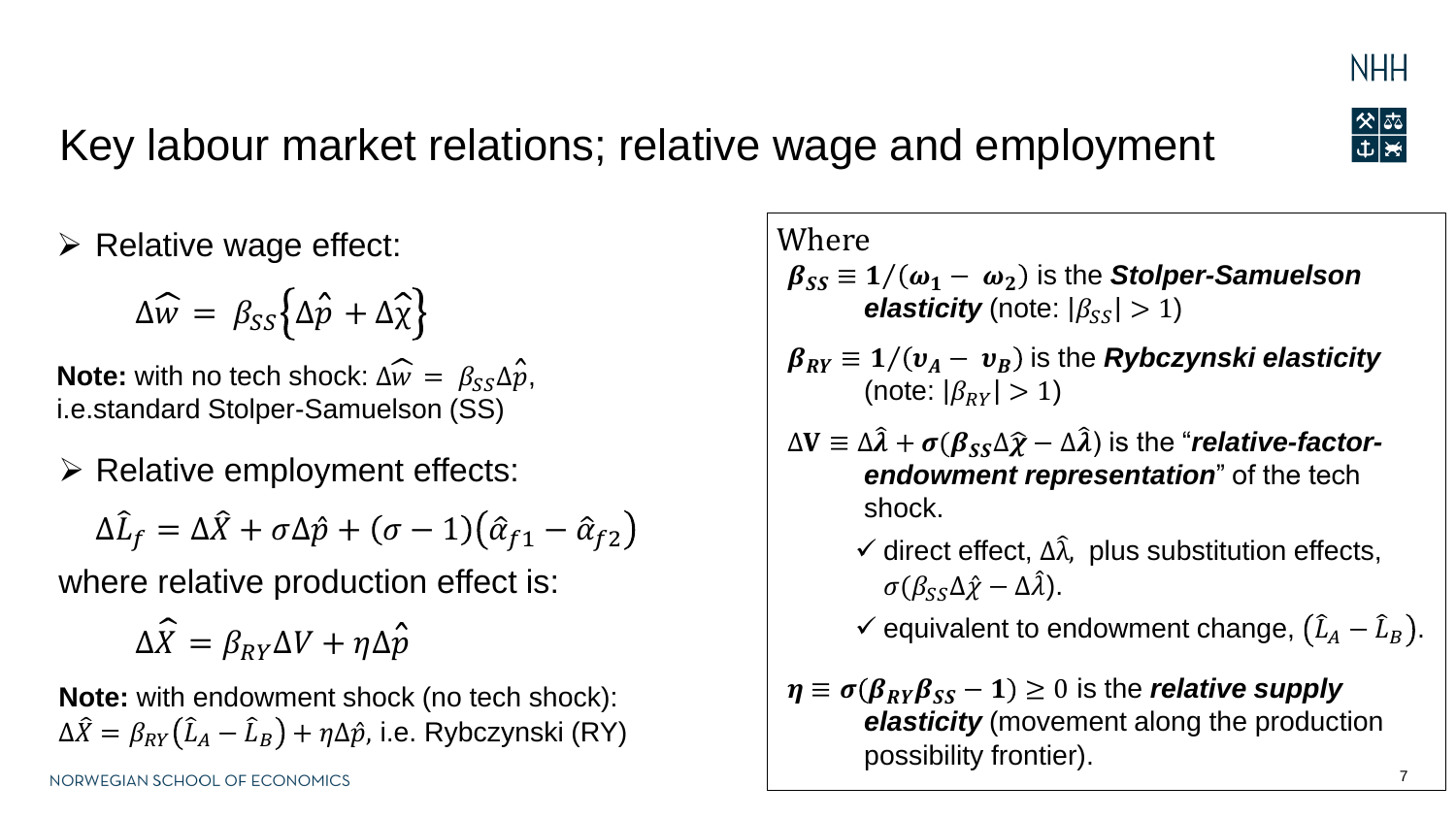

# Closing the model and closed form labour market effects

Close model by equating relative supply and demand (using  $\Delta \widehat{X} = -\varepsilon \Delta \hat{p}$ ):

$$
\Delta \hat{p} = \frac{-\beta_{RY}}{\varepsilon + \eta} \Delta V
$$

Using this in the relative wage and employment expressions, closed form solutions are:

$$
\Delta \widehat{w} = \frac{-\beta_{SS}\beta_{RY}}{\varepsilon + \eta} \Delta V + \beta_{SS}\Delta \widehat{\chi},
$$
  

$$
\Delta \widehat{L}_f = \frac{(\varepsilon - \sigma)\beta_{RY}}{\varepsilon + \eta} \Delta V + (\sigma - 1)(\widehat{\alpha}_{f1} - \widehat{\alpha}_{f2})
$$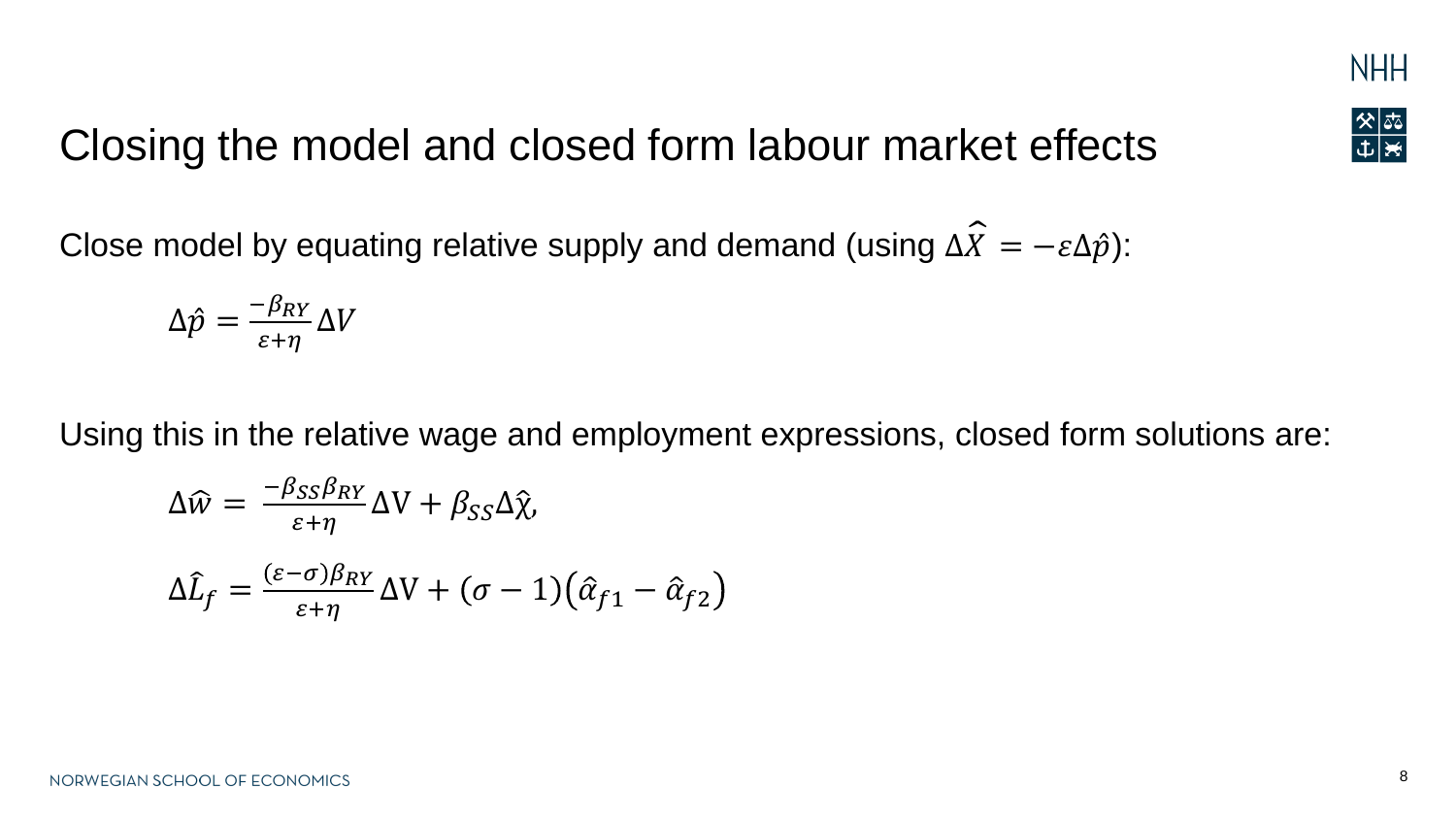

### Roles of elasticities – step-by-step

**Illustration 1:** Small, open economy ( $\Delta \hat{p} = 0$ ), Leontief technology ( $\sigma = 0$ ):

- $\angle \quad \Delta \hat{w} = \beta_{SS} \Delta \hat{\chi};$  $\angle \Delta \hat{L}_f = \beta_{RY} \Delta \hat{\lambda} - (\hat{\alpha}_{f1} - \hat{\alpha}_{f2}), f = A, B$
- ➢ RESULT: Impact depends on sector and/or factor bias of the shock (as per the cost bias  $\Delta\hat{\chi}$  and factor bias  $\Delta\hat{\lambda}$ ) and their interactions with the factor-intensity of the sector in which the tech shock is focused (as per  $\beta_{SS}$ ,  $\beta_{RY}$ )

#### **Illustration 2:** Generalising

 $\triangleright$   $\Delta \hat{p} \neq 0$ ,  $\sigma = 0$ : Affects relative wages, but not quantities (production and employment).

 $\triangleright$   $\Delta \hat{p} \neq 0$ ,  $\sigma > 0$ : Affects relative wages, production and employment.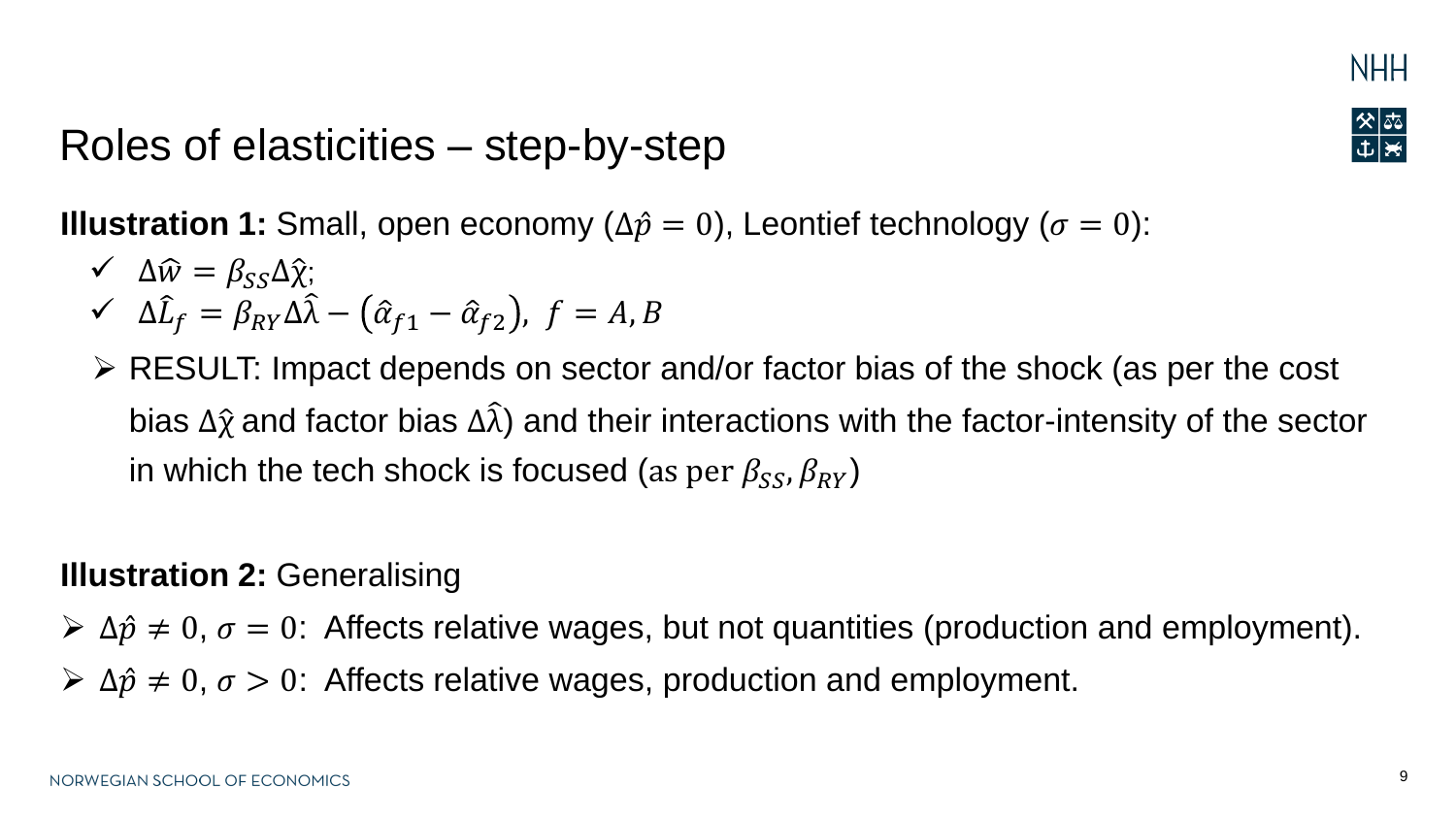

# General case: focus on technical shocks

Recall the general labour market impacts:

$$
\Delta \widehat{w} = \frac{-\beta_{SS}\beta_{RY}}{\varepsilon + \eta} \Delta V + \beta_{SS}\Delta \widehat{\chi}, \qquad \Delta \widehat{L}_f = \frac{(\varepsilon - \sigma)\beta_{RY}}{\varepsilon + \eta} \Delta V + (\sigma - 1)(\widehat{\alpha}_{f1} - \widehat{\alpha}_{f2})
$$

These depend on nature of the shocks as measured by three collections of the underlying augmentations,  $\hat{\alpha}_{fs}$ :  $\Delta \hat{\lambda}$ ,  $\Delta \hat{\chi}$ , and  $\Delta V$ , where  $\Delta V \equiv \Delta \hat{\lambda} + \sigma (\beta_{SS} \Delta \hat{\chi} - \Delta \hat{\lambda})$ 

**Note:**  $\sigma$  affects prices and quantities indirectly through its impact on  $\Delta V$ , in addition to the direct effect on relative employment through  $(\sigma - 1)$ , the factor-saving versus factorusing effect.

For specific technology shocks, we can sign these.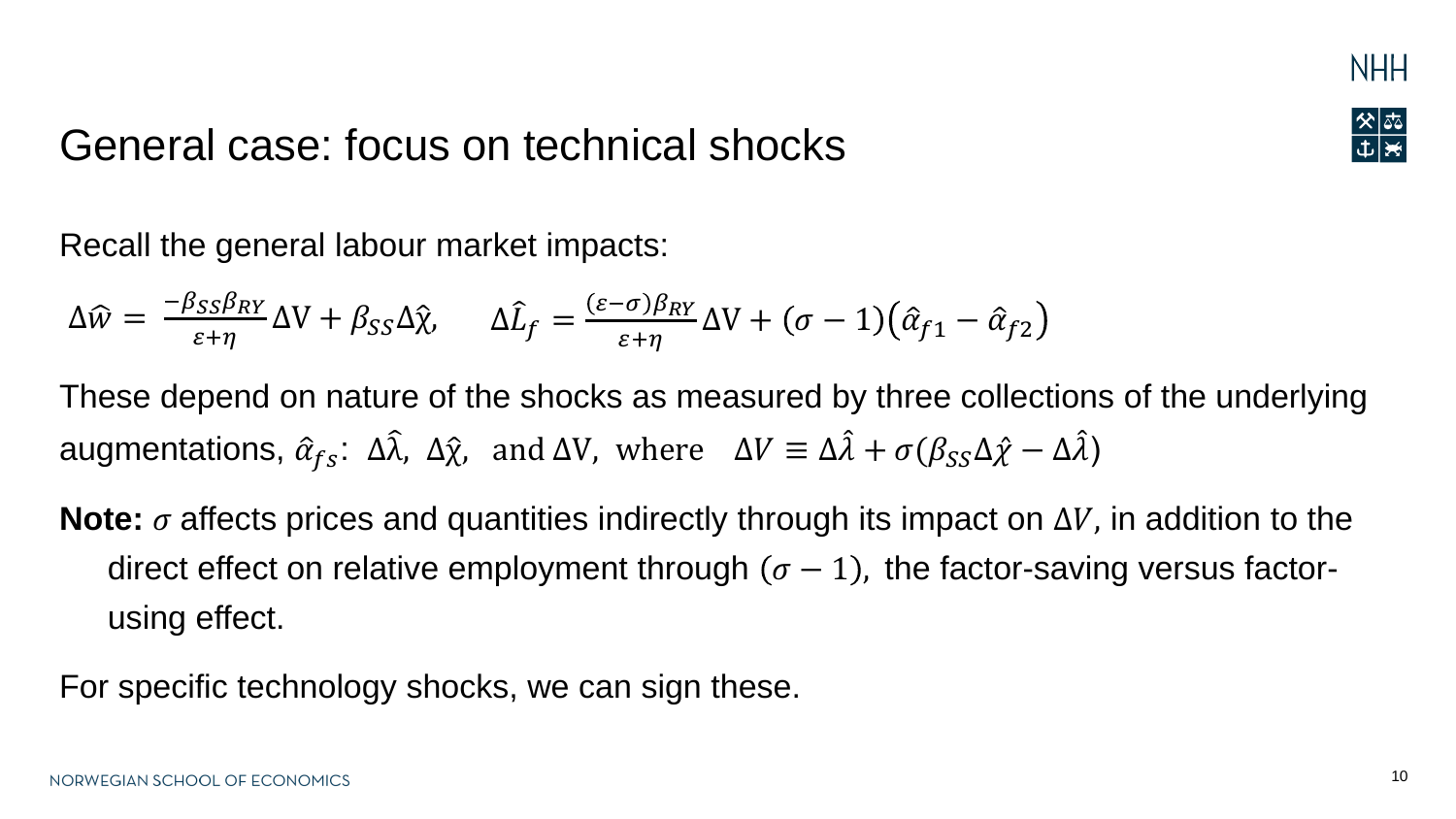### Illustrating mechanism with special-case technology shocks

**Case 1 (sector-specific):**  $\hat{\alpha}_{A1} = \hat{\alpha}_{B1} = \hat{\alpha}_1 > 0$ ;  $\hat{\alpha}_{A2} = \hat{\alpha}_{B2} = 0$ .

- $\triangleright$  Sector-1 biased cost-saving effect: Δ $\hat{\chi} = \hat{\alpha}_1 > 0$
- $\rho$  Factor-A biased factor-saving effect:  $\Delta \hat{\lambda} = (\nu_A \nu_B)\hat{\alpha}_1 = \hat{\alpha}_1/\beta_{RY} > 0$

► Relative factor endowment representation: 
$$
\Delta V = (1 + \eta)\hat{\alpha}_1/\beta_{RY} > 0
$$

Hence, the labour market effects are:

$$
\Delta \widehat{w} = \beta_{SS} \left\{ \frac{\varepsilon - 1}{\varepsilon + \eta} \right\} \widehat{\alpha}_1.
$$
 Sign depends on  $\beta_{SS}(\varepsilon - 1)$ .  

$$
\Delta \widehat{L}_A = \Delta \widehat{L}_B = \frac{\sigma + \eta}{\varepsilon + \eta} (\varepsilon - 1) \widehat{\alpha}_1.
$$
Sign depends on  $(\varepsilon - 1)$ .

✓ NOTE: Small, open economy (SOE)-case:  $\Delta \widehat{w} = \beta_{SS} \widehat{\alpha}_1; \quad \Delta \widehat{L}_A = \Delta \widehat{L}_B = \sigma \beta_{SS} \beta_{RY} \widehat{\alpha}_1$ 

NORWEGIAN SCHOOL OF ECONOMICS

So if demand is elastic, the cost-saving aspect of technology has a SS-like impact on relative wages, while relative employment is determined by the sector specificity.





**NHH**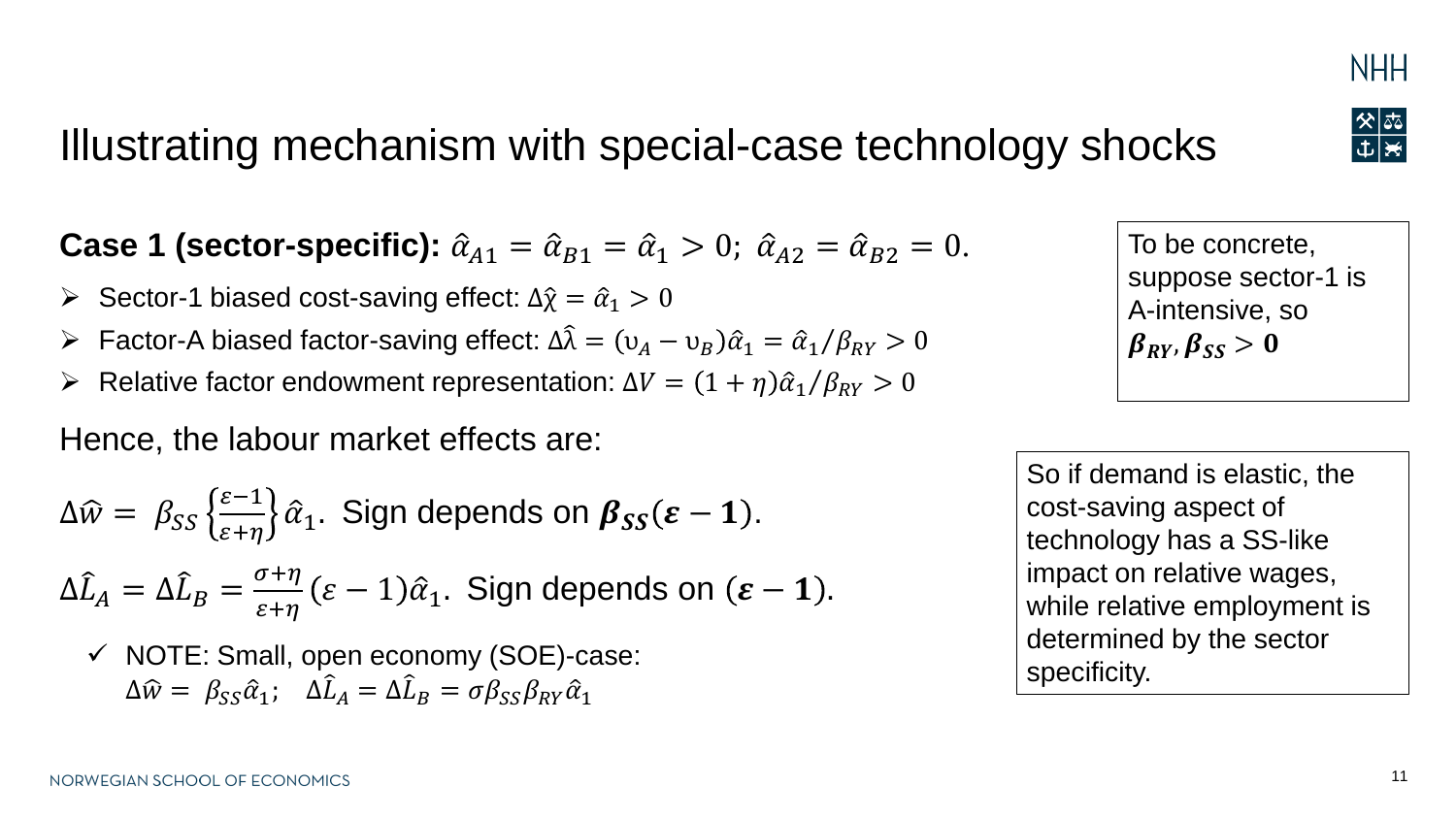# Special-case technology shocks (cont'd)

**Case 2 (factor-specific):**  $\hat{\alpha}_{A1} = \hat{\alpha}_{A2} = \hat{\alpha}_A > 0$ ;  $\hat{\alpha}_{B1} = \hat{\alpha}_{B2} = 0$ 

- $\triangleright$  Sector-1 biased cost-saving effect:  $\Delta \hat{\chi} = \hat{\alpha}_A/\beta_{SS} > 0$
- $\rho$  Factor-A biased factor-saving effect:  $\Delta \hat{\lambda} = \hat{\alpha}_A > 0$
- $\triangleright$  Relative factor endowment representation: Δ $V = \hat{\alpha}_A > 0$ .

Hence the labour-market effects are:

$$
\Delta \widehat{w} = \left[\frac{\varepsilon - 1 + (\sigma - 1)\eta/\sigma}{\varepsilon + \eta}\right] \widehat{\alpha}_A.
$$
 Positive for high values of  $\varepsilon$  and  $\sigma$ ,  
negative for low values.

$$
\Delta \hat{L}_A = \Delta \hat{L}_B = \frac{(\varepsilon - \sigma)\beta_{RY}}{\varepsilon + \eta} \hat{\alpha}_A
$$
. Sign depends on  $(\varepsilon - \sigma)\beta_{RY}$ . i.e. all three elasticities.

 $\checkmark$  NOTE: SOE-case:  $\Delta \hat{w} = \hat{\alpha}_A$ ;  $\Delta \hat{L}_A = \Delta \hat{L}_B = \beta_{RY} \hat{\alpha}_A$ 

To be concrete, suppose sector-1 is A-intensive, so  $\beta_{Ry}, \beta_{SS} > 0$ 

So for sufficiently high demand elasticity, the relative wage effect is given by factor specificity, while there is a RY-like impact on relative employment.



**NHH**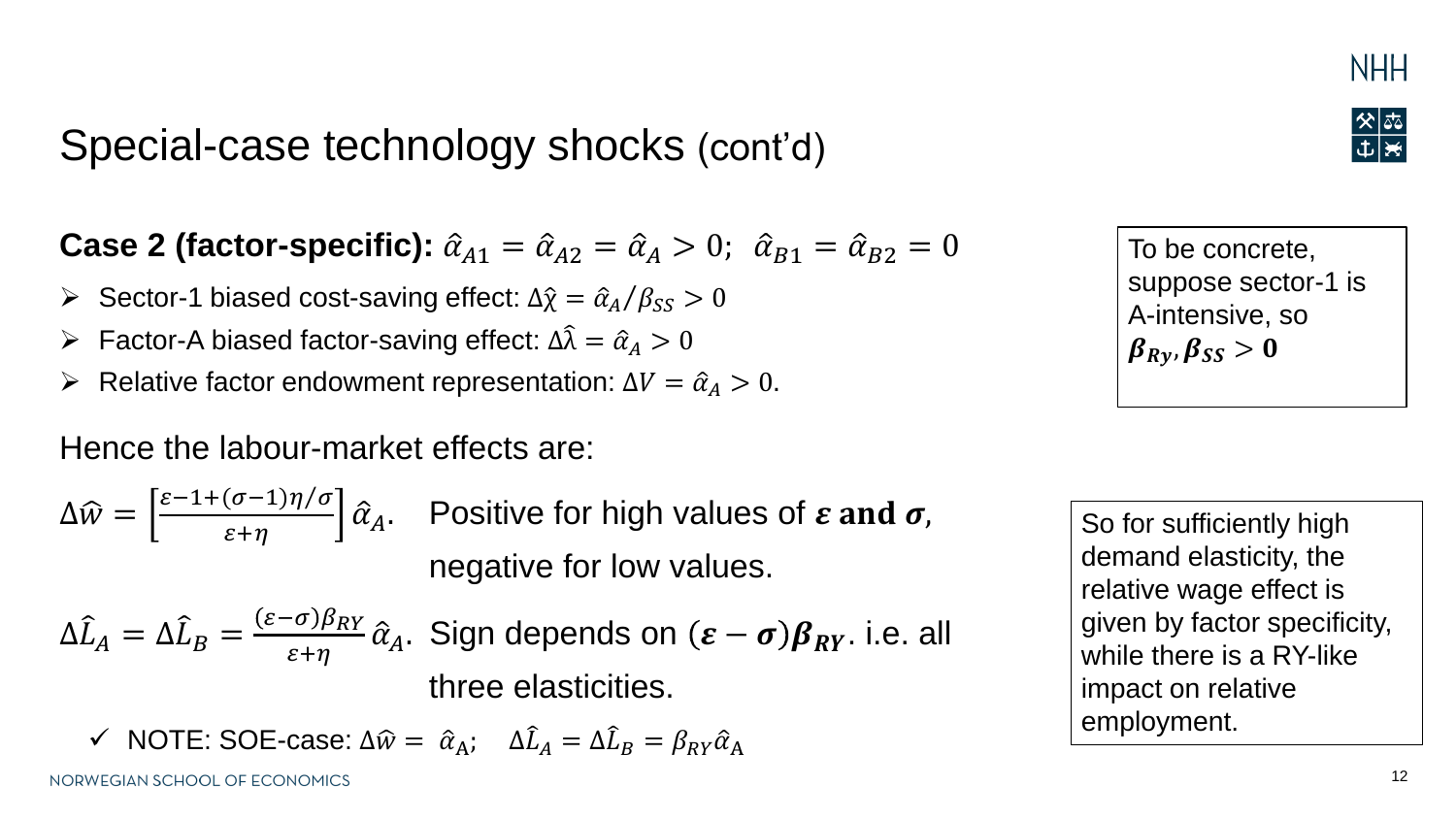

 $\frac{8}{1}$ 



| <b>Sector-1 augmenting</b>                                                                                                                       |                                                   | <b>Factor-A augmenting</b>      |                                                                            |                                                   |                                                   |  |
|--------------------------------------------------------------------------------------------------------------------------------------------------|---------------------------------------------------|---------------------------------|----------------------------------------------------------------------------|---------------------------------------------------|---------------------------------------------------|--|
| <b>Relative factor</b><br><i>intensity</i>                                                                                                       | Sector 1:<br>A-intensive                          | Sector 1:<br><b>B-intensive</b> |                                                                            | Sector 1:<br>A-intensive                          | Sector 1:<br><b>B-intensive</b>                   |  |
|                                                                                                                                                  | $\beta_{RY}, \beta_{SS} > 0$                      | $\beta_{RY}, \beta_{SS} < 0$    |                                                                            | $\beta_{RY}, \beta_{SS} > 0$                      | $\beta_{RY}, \beta_{SS} < 0$                      |  |
| $\varepsilon < 1$                                                                                                                                | $\Delta \widehat{L}_A = \Delta \widehat{L}_B < 0$ |                                 | $\varepsilon < \sigma$                                                     | $\Delta \widehat{L}_A = \Delta \widehat{L}_B < 0$ | $\Delta \widehat{L}_A = \Delta \widehat{L}_B > 0$ |  |
| $\varepsilon < 1$                                                                                                                                | $\Delta \widehat{w} < 0$                          | $\Delta \widehat{w} > 0$        | $\epsilon < \beta_{RY} \beta_{SS}$<br>$-\sigma(\beta_{RY}\beta_{ss}-1)$    | $\Delta \widehat{w} < 0$                          |                                                   |  |
| $\epsilon > 1$                                                                                                                                   | $\Delta \widehat{L}_A = \Delta \widehat{L}_B > 0$ |                                 | $\varepsilon > \sigma$                                                     | $\Delta \widehat{L}_A = \Delta \widehat{L}_B > 0$ | $\Delta \widehat{L}_A = \Delta \widehat{L}_B < 0$ |  |
| $\epsilon > 1$                                                                                                                                   | $\Delta \widehat{w} > 0$                          | $\Delta \widehat{w} < 0$        | $\varepsilon > \beta_{RY} \beta_{SS}$<br>$-\sigma(\beta_{RY}\beta_{ss}-1)$ | $\Delta \widehat{w} > 0$                          |                                                   |  |
|                                                                                                                                                  |                                                   |                                 |                                                                            |                                                   |                                                   |  |
| Employment effects: Sector-bias and $\varepsilon - 1$ .<br>Employment effects: Factor-bias, $\beta_{\scriptscriptstyle{RY}}$ , and $\varepsilon$ |                                                   |                                 |                                                                            |                                                   |                                                   |  |

Wage effects: Sector-bias,  $\beta_{SS}$ , and  $\varepsilon - 1$ .<br>NORWEGIAN SCHOOL OF ECONOMICS

 $-\sigma$ . Wage effects: Factor-bias, and  $\varepsilon + \sigma$ .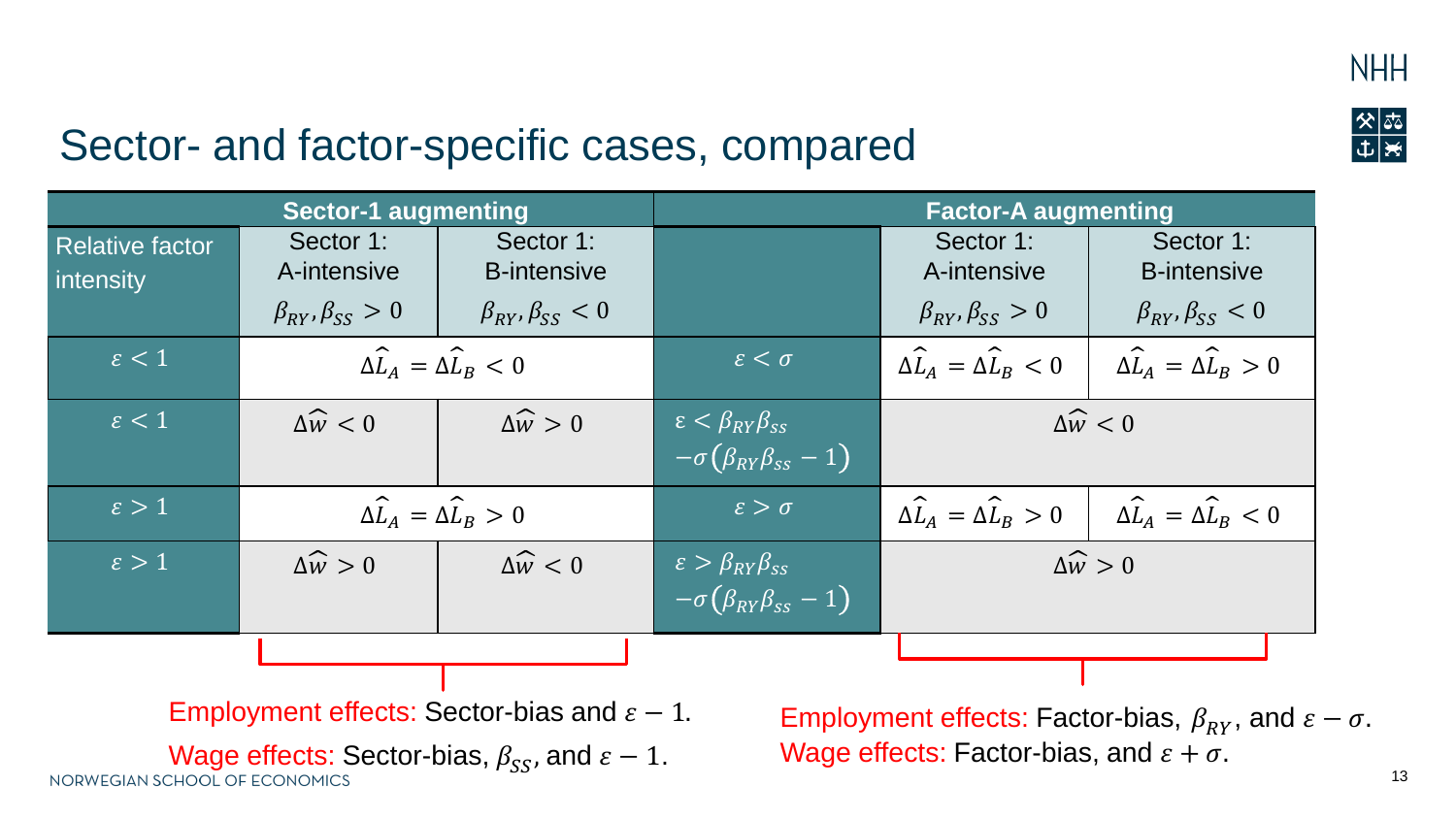

### Sector-factor-specific technical progress



# **Case 3: Augmentation of the intensive**

factor in sector 1:  $\hat{\alpha}_{A1}$ >0, all other  $\hat{\alpha}_{fs} = 0$ .

- $\Delta V = \{ (1 \sigma)v_A + \sigma \beta_{SS} \omega_1 \} \hat{\alpha}_{A1} > 0$  if  $\beta_{SS}$
- $\Delta \hat{L}_A = (\varepsilon \sigma) \beta_{RY} \Delta V / (\varepsilon + \eta) + (\sigma 1) \hat{\alpha}_{A1}$
- $\Delta \widehat{L}_B = (\varepsilon \sigma) \beta_{RY} \Delta V / (\varepsilon + \eta)$

**Case 4: Augmentation of the non-intensive** factor in sector 1:  $\widehat{\alpha}_{B1}$ >0, all other  $\widehat{\alpha}_{fs} = 0$ .

- $\Delta V = \{-(1 \sigma)v_B + \sigma\beta_{SS}(1 \omega_1)\}\hat{\alpha}_{B1}$
- $\Delta \hat{L}_A = (\varepsilon \sigma) \beta_{RY} \Delta V / (\varepsilon + \eta)$
- $\Delta \hat{L}_B = (\varepsilon \sigma) \beta_{RY} \Delta V / (\varepsilon + \eta) + (\sigma 1) \hat{\alpha}_{B1}$

### **NOTE:**

- $\checkmark$  Relative employment effects for factors A and B differ.
- $\checkmark$  The non-augmented factor is always determined by  $(\varepsilon - \sigma)$  and  $\beta_{\text{RV}}\Delta V$ .
- $\checkmark$   $\Delta V$  may be positive or negative, as the cost-saving and the factor-saving impacts may draw in opposite directions (as in case 4).

Figure 1 illustrates symmetric cases.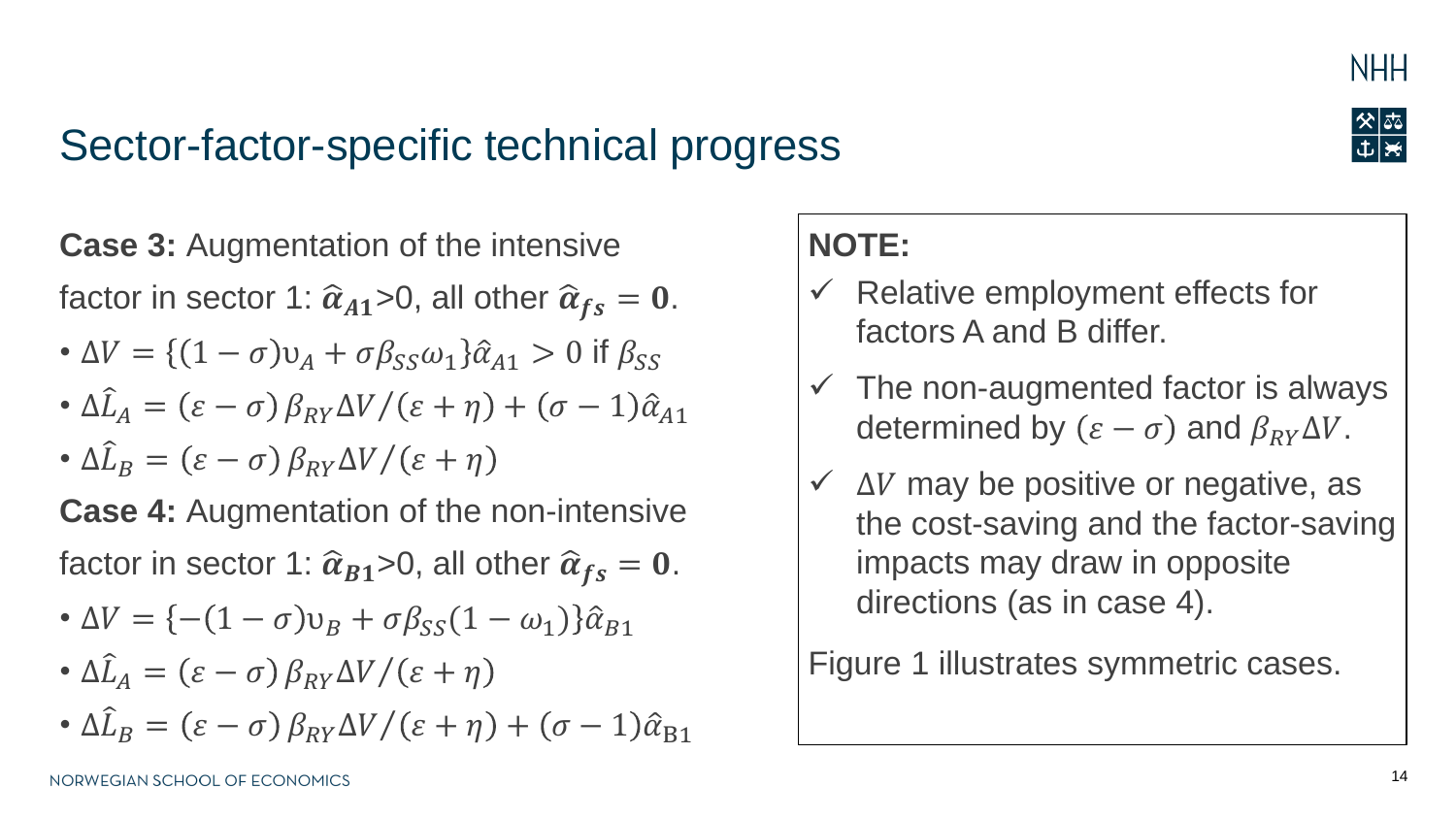

### Sector-factor-specific technical progress - examples

#### Augmentation of factor A in A-intensive sector



Augmentation of factor B in A-intensive sector

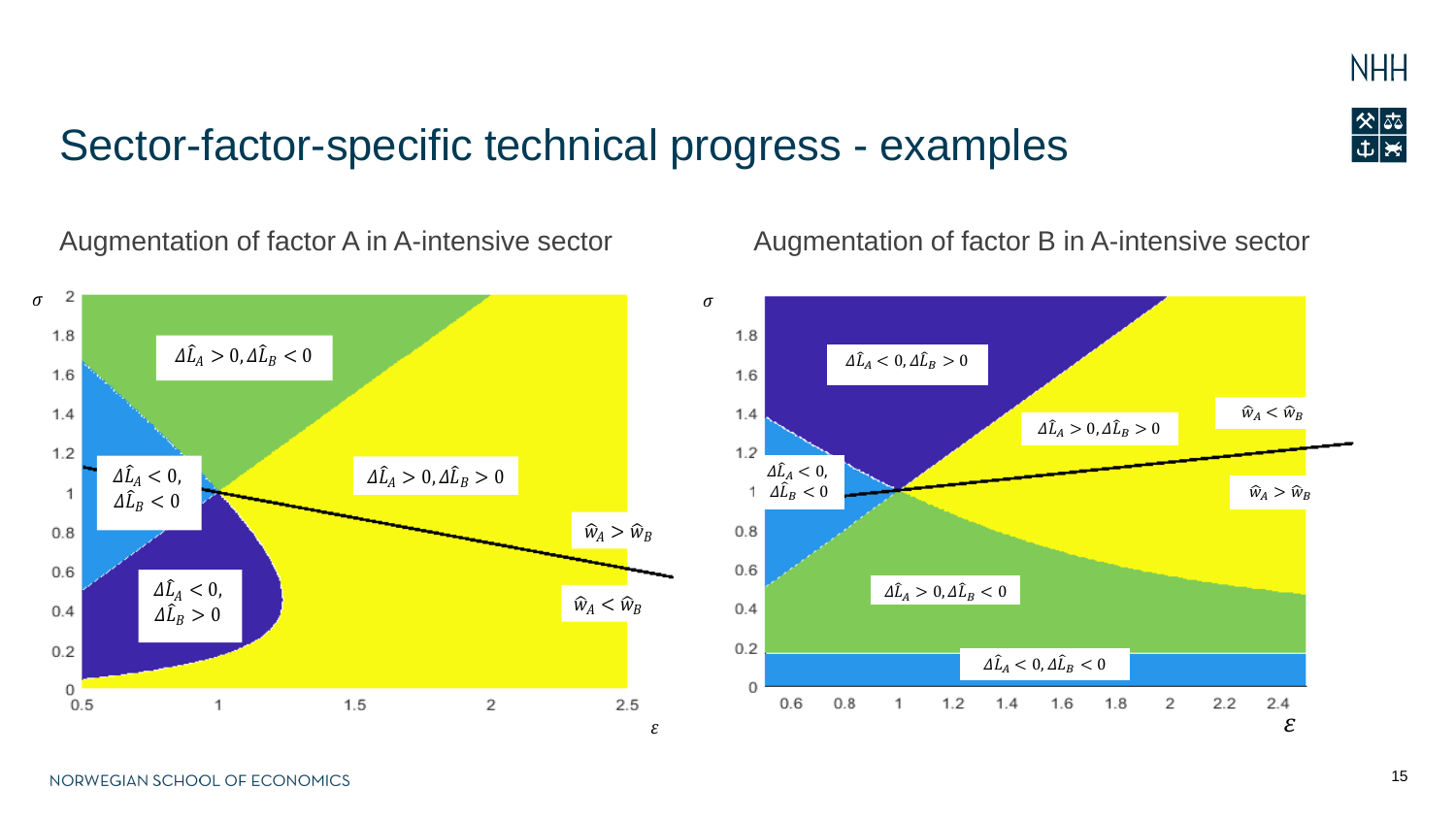

# Open economy issues: Country size, uniqueness of shock and non-traded goods

Openness and size mitigate the impact of domestic output changes on domestic prices

 $\triangleright$  We saw small-open economy extreme; in the paper we study the large, open economy cases.

#### Technical progress in one or all countries

- ➢ If technical progress takes place in (only) one country with good export opportunities, the elasticity of demand is high and positive wage and employment effects in the affected sector/factor are more likely.
- ➢ If technical progress takes place in all countries simultaneously, the effects are like in a closed (world) economy, with lower elasticity of demand.
- How does allowing for a non-traded sector matter?
- $\triangleright$  Indicative answer: It will increase the relative factor supply elasticity  $(\eta)$ , and thus dampen relative price effects and reinforce relative production and employment effects.